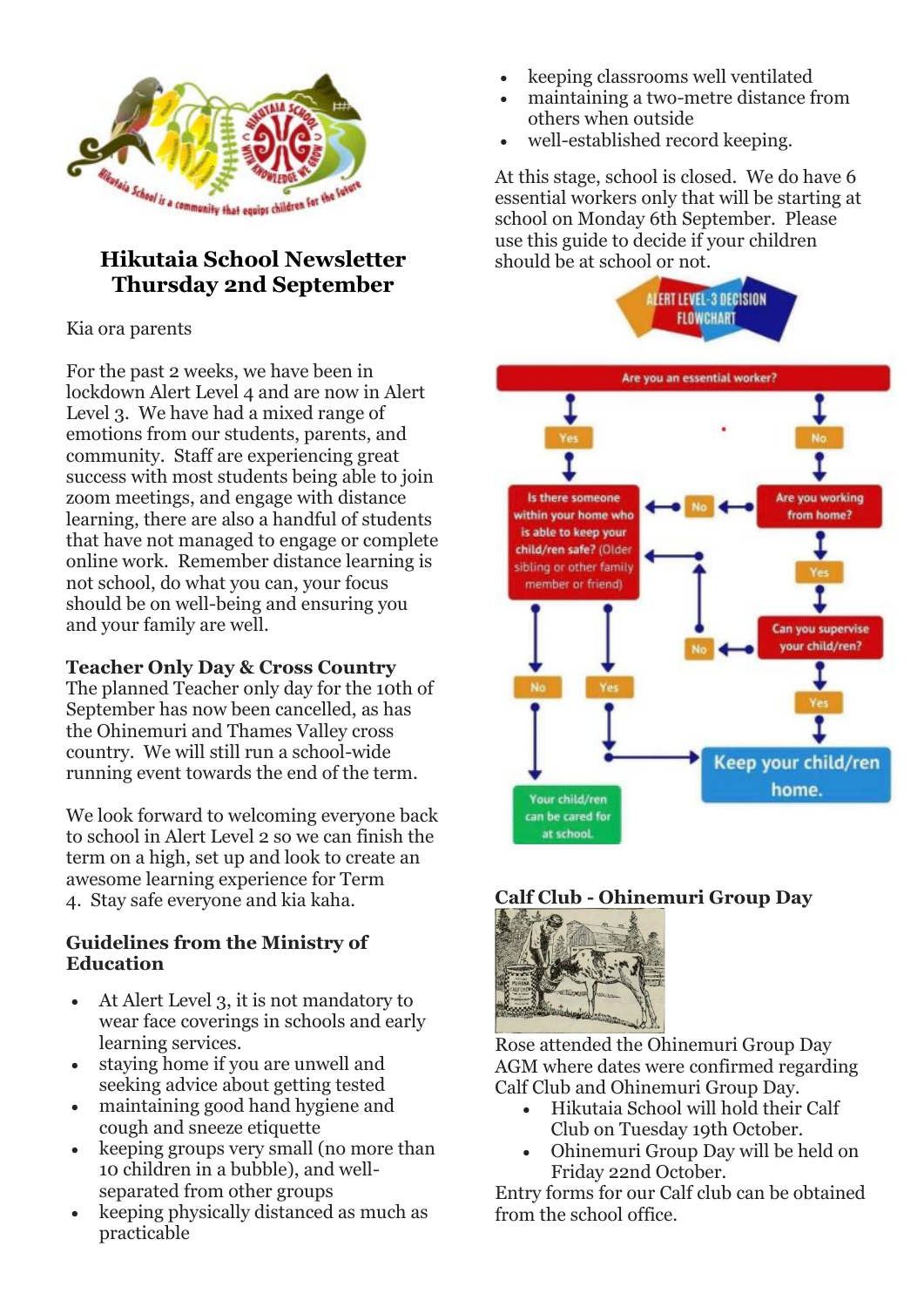### **Whole School Camp Notification**

This week on hero parents were advised of our upcoming whole School Camp next term. The dates have been confirmed as the 27- 29th October at Tui Ridge in Rotorua. This form needs to be completed and returned as soon as possible. Further notification will be sent home regarding cost and itinerary.

### **Hikutaia School Fishing Competition**

It has been confirmed that the P.T.A of Hikutaia School will be holding their Fishing Competition on the 27th - 28th November. Please mark this date on your calendar. Further details will follow as we get closer to



the day.

#### **HERO**



It was pleasing to hear that most parents are engaging with HERO and responding to requests from staff where needed and in a timely manner. It is very hard to organise events if we don't get approval or relevant information from parents. Again, if you cannot access HERO please let me know and we can help



Over the past two years we have had the use of the Skool Loop app to provide information to our parents/caregivers and community members of the school. Skool loop have been amazing but as we are using a different platform, we will be ceasing the use of Skool Loop at the end of October 2021. At this

time, I would like to thank Kelsey from Skool loop for their support.

Our school newsletter will continue to be sent out to our community members or whanau who do not have access to Hero via email. You can also access this on our website<https://hikutaia.ultranet.school.nz/>





**Friday 10th** Teacher only day - Cancelled **Monday 13th - Friday 17th** Te wiki o te Reo Maori 2021 **Friday 17th** School Assembly **Sunday 26th** Daylight Saving Begins **Tuesday 28th** Photo Life photos

**Friday 1st** Last day of Term 3 **Monday 18th** First day of Term 4 **Tuesday 19th** Calf Club **Friday 22nd** Ohinemuri Group Day **Wednesday 27th - Friday 29th** Whole School Camp



**Friday 19th** Kapahaka Festival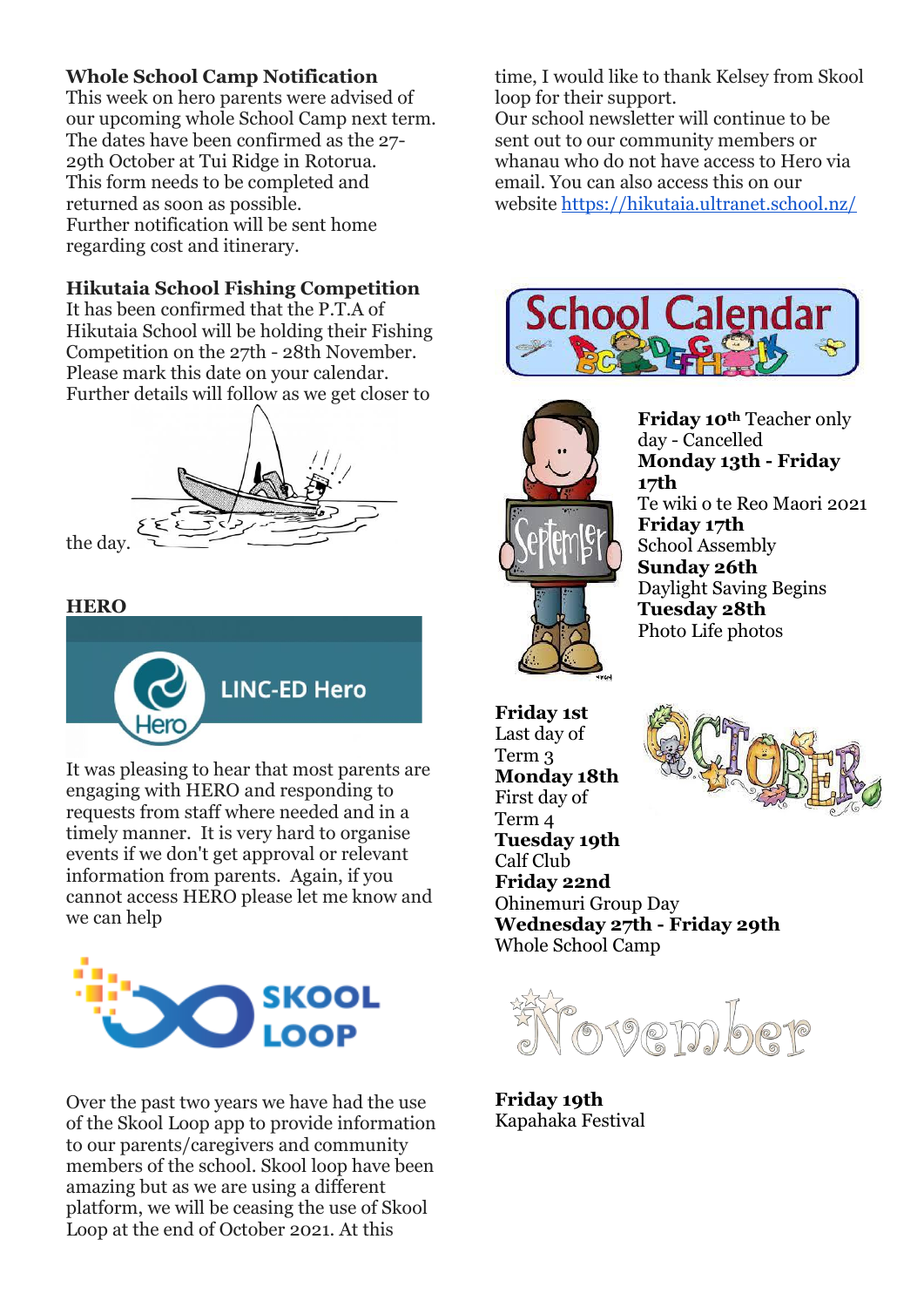

**A new Kupu hou (Māori Word)** to learn at your leisure with your child/ren. It will carry a classification depending on how it functions within the example sentences provided - have fun.

**Places in Aotearoa Te Waipounamu - South Island Rakiura -** Stewart Island **Waihōpai -** Invercargill **Tāhuna -** Queenstown **Ōtepoti -** Dunedin **Ōtautahi -** Christchurch **Whakatū -** Nelson



Yummy school sticker promotion is on again for this year. Apples are a convenient package of fibre, vitamins, minerals and flavonoids that provide a range of valuable health benefits. Great for this time of year with the changing seasons.

If you are able to collect the stickers and or the cut outs on the bag of apples, you can download the sticker/cut out pages on the following link:

<http://www.yummyfruit.co.nz/> and bring them to school when full. These will then go towards sports equipment for the school.



#### **Music Lessons**

If you are interested in learning an instrument, we are very lucky to have a parent who runs lessons from school. Guitar, Drums, Ukulele or Bass. If you are interested please contact

Kristian Bennett Musician | Producer | Teacher p | +6427 746 7169 e kristianbennett@me.com i | [kristianbennett1](https://l.facebook.com/l.php?u=https%3A%2F%2Fwww.instagram.com%2Fkristianbennett1%3Ffbclid%3DIwAR3ieJzUI2AzaGXYJTleWFP90UfmyYnXBQ7EhOo7GYR_bhm7MktX3VDCftQ&h=AT1wnkYm3-2uROTSKgParZxHNH1bSqt4L7Gg95T6BenaEpN7-ETFcLq4ycy0UUDo_BsDmQWBVBhLBOeMFoLbhG_DMGtUZEhQOmfBE0HzIXZIajpF-RbOnNE0Ri9mvTh_0icbCu4oU0hr1zg8kBPQU1c) f

[https://www.facebook.com/kristianbennett](https://www.facebook.com/profile.php?id=774498351) [music](https://www.facebook.com/profile.php?id=774498351)



Bused Daily to camp site \* Team building \* Adventure Activities (camp fires, hut building...) \* Tent Time (motivational talks & team time)\* Energerising Electives (Carpentry, Crafts, Horse Riding..) \* Hikes and more! TO BOOK A PLACE PLEASE GO TO

ENROLMY.COM/PCST-COMMUNITY-PROGRAMS

PAEROA- 862 GIO TE AROHA - 884 8673 BEFORE SEPTEMBER 24TH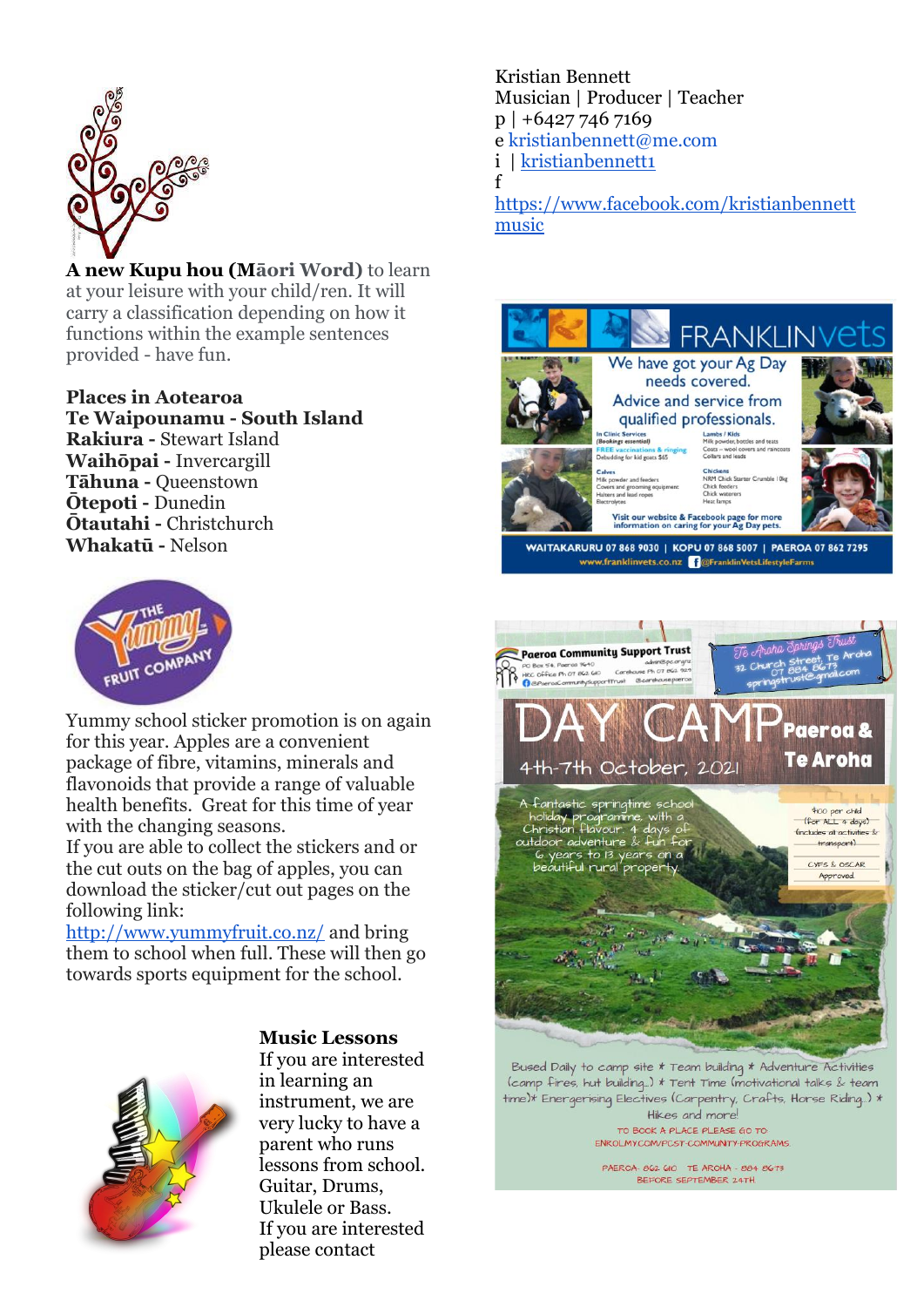

# Over \$1.3 Million distributed





#### **THE PROGRAMME**

Fuel for Schools is a school sponsorship programme aimed at supporting rural schools throughout New Zealand.

With over \$1.3 Million dollars having been distributed back to Schools throughout the country, this programme is having a direct benefit on many communities.



As a Northfuels customer, you can nominate a participating school to receive 50 cents for every 100 Litres of bulk fuel that you have delivered.



We accrue these funds and when a participating school has reached \$1000 through the programme they can choose to redeem either a technology or sports equipment package, its that easy!

#### **NOMINATING YOUR SCHOOL**

When you sign up with Northfuels, just nominate one of the participating schools in your area.

If you are an exisiting Northfuels client and want to jump on board call your Account Manager or 0800 4 THE KIDS today to nominate a participating school.

|       | Freephone 0800 999 986     |
|-------|----------------------------|
| Email | enquiries@northfuels.co.nz |
| Web   | www.northfuels.co.nz       |